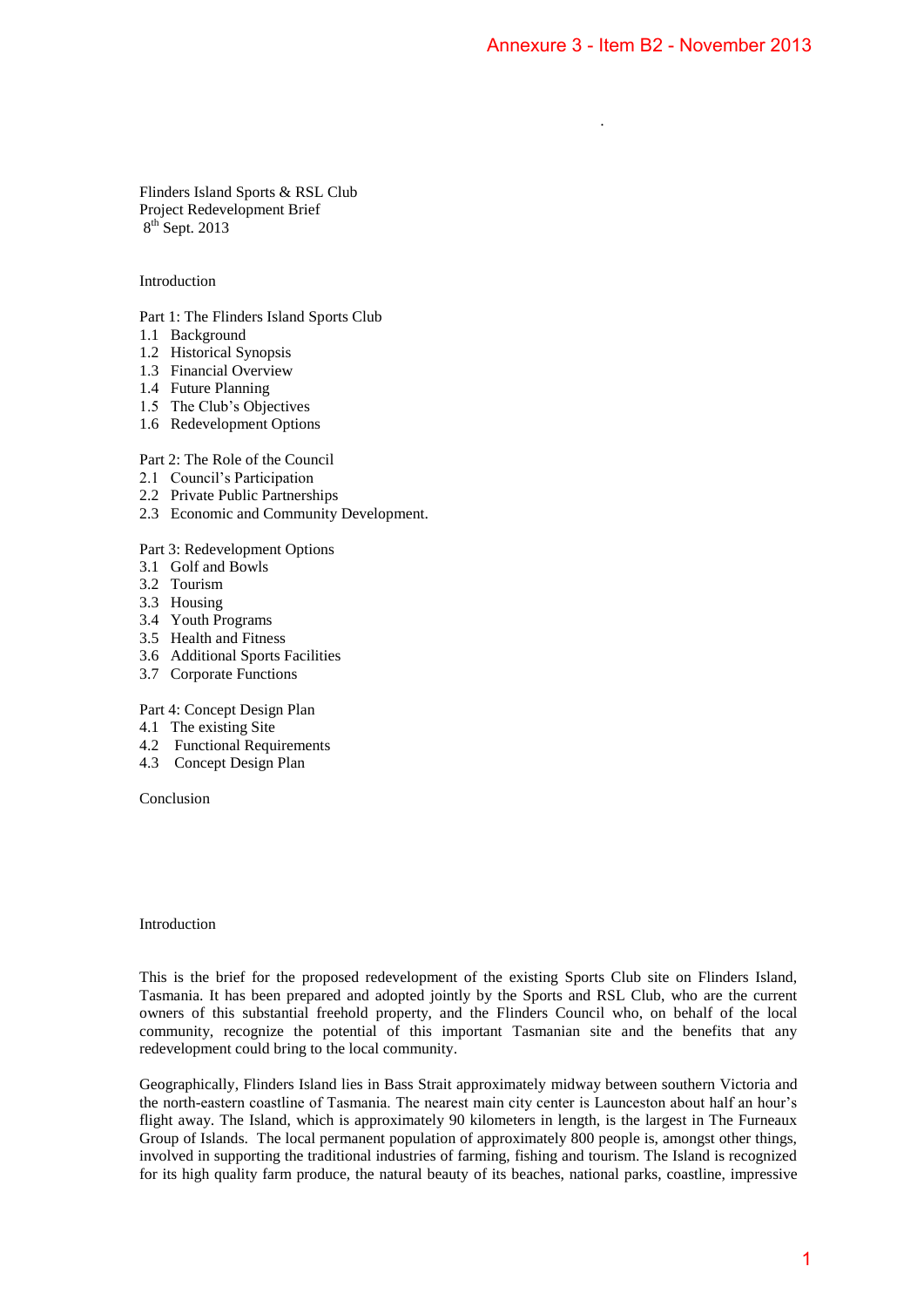mountain peaks and the warmth and friendliness of its local community. All this combined with its easy lifestyle has increasingly attracted those from the nearby city centers and overseas.

The Sports Club is based in Whitemark, which is the largest township on the Island. The Club also provides a home for members of our local RSL who regularly use its facilities which include a stunningly beautiful and lovingly tended golf course, comfortable clubrooms, bar, extensive function facilities and recently upgraded and well patronized bowling greens. The whole site of approximately 80 acres lies in a natural bush land setting on the shores of Parry's Bay on the eastern side of the Island just below one of the highest mountain ranges in Tasmania

Traditionally the facilities of the Club have been managed, serviced and maintained by teams of volunteers from a dedicated local community. Consequently it is one of the largest of the Islands organizations but with, an extremely low financial base, the pressures have finally reached a critical point for its hard working committee. In simple terms, the Club is asset rich, cash poor and relying far too heavily on its voluntary support base. The Club has been considering its options for some time and with the Council has now resolved a pathway for the future.

This Project Brief describes the requirements for the proposed future redevelopment of the site and presents the vision evolved jointly between the Club and the Flinders Council.

### Part 1: The Flinders Island Sports Club

The Flinders Island Sports & RSL Club is a not for profit incorporated body that originally came into being over 50 years ago. It began thanks to the considerable efforts, hard work and foresight of a small group of dedicated sporting enthusiasts who were intent at that time on creating a new home for golf on Flinders Island.

### 1.1 Background

The enthusiastic Furneaux community has always been heavily involved in, and committed to, a broad range of sporting and recreational pursuits. Facilities are spread throughout the various population centers on the Island. In addition to the Sports Club with its excellent golf course and all-weather bowling green there are other well patronized sporting venues to cater for football, cricket, swimming, surfing, yachting, boating, basketball, netball, equestrian, athletics, cross-country running, mountaineering, bushwalking, trekking, rock climbing, yoga and professionally managed health and fitness classes. Flinders Island is also one of the three venues for the famous Three Peaks Race at Easter and a fast-growing and popular running festival in September. A high standard equestrian competition continues to be held at the wellattended annual Show in October. The gun club has their own range and members regularly compete competitively at State and Federal level. Our High School has a first class indoor gymnasium suitable for a wide range of indoor sports and functions. Annexure 3 - Item B2 - November 2013<br>
Iocal community. All this combined with its easy<br>
city centers and overseas.<br>
Iocal community. All this combined with its easy<br>
city centers and overseas.<br>
Lundary use its finithics wh

The Sports and RSL Club continues to play a pivotal role in the sporting and recreational life of Flinders Island. The Club has a proud and successful history and its facilities including the bar, function rooms, fully serviced commercial kitchen, and highly regarded and picturesque 9 hole links course plus allweather bowls green, all combine to provide an extremely high standard sports and recreation venue.

#### 1.2 Historical Synopsis

- 1959 Golf first played in farmland paddocks.
- 1961 First game played at the current site and official opening.
- 1962 A one-room brick clubhouse constructed on the current clubhouse site.
- 1963 Course professionally redesigned
- 1965 Annual golfing competitions commenced
- 1968 New Clubhouse completed. Liquor license granted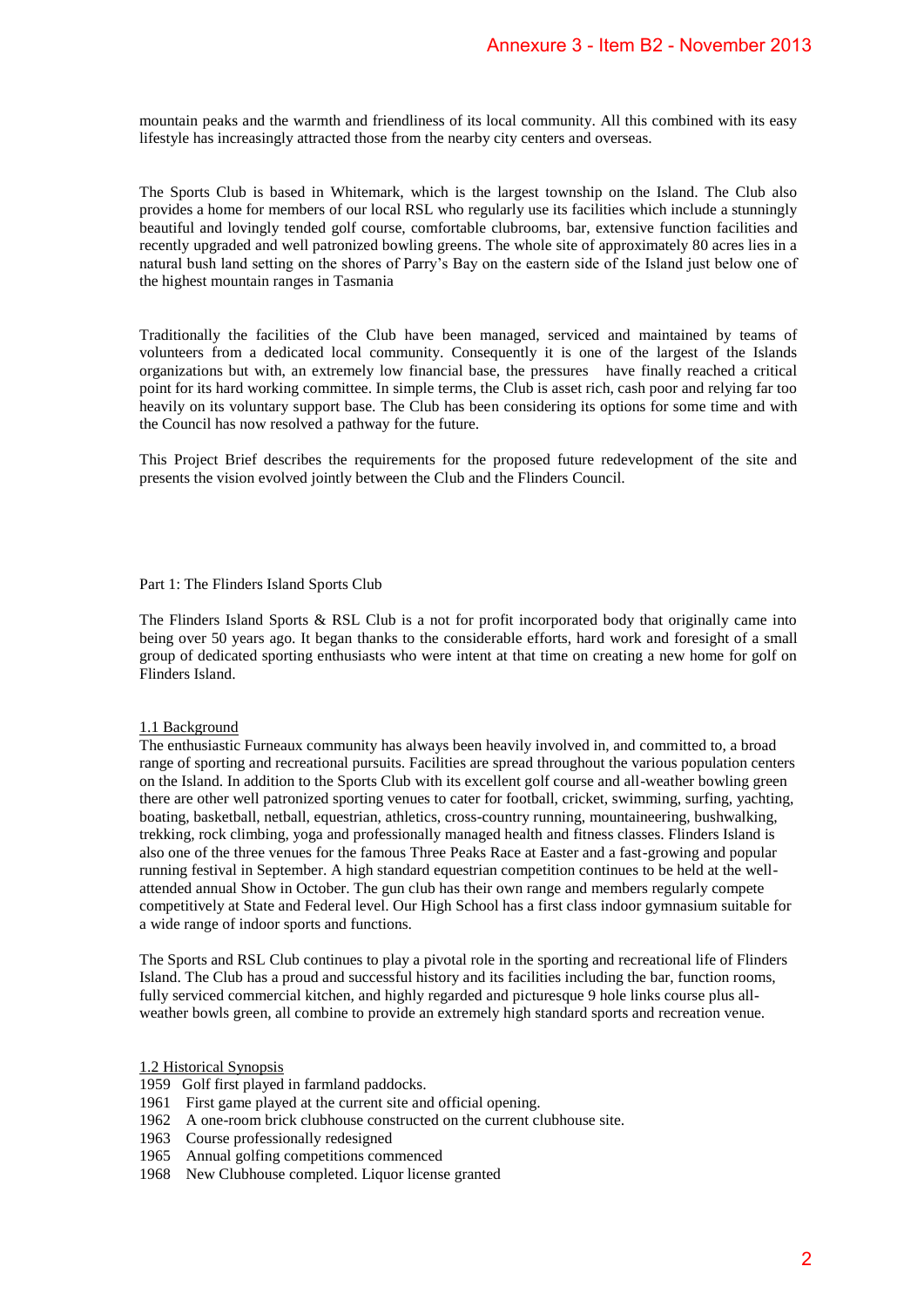- 1971 Connected to town water supply. First cleaner employed
- 1972 Golf and bowls clubs amalgamate
- 1974 Bowls greens completed and officially opened
- 1975 Major course upgrade. Greens converted to grass. Kikuyu fairways laid. Watering system installed
- 1977 Further building extensions
- 1978 Course extended to 9 greens with18 tees.
- 1980's Honor boards. First Club Manager. New commercial kitchen. Bar turnover substantial. Total membership approaches 100.
- 1990's Pro-Am competitions. Course record set at 70 (one under par) Total membership grows to 460. First female Club president
- 2002 Auto watering system installed to 6 greens
- 2004 All golf course maintenance reverts to voluntary labour
- 2005 RSL amalgamation
- 2008 Discussions begin for future redevelopment options.

### 1.3 Financial Overview

The following is a broad overview of the current financial position of the Club.

- Annual operating costs approximately \$100-120K with major trading relating to bar sales and the associated overhead costs of wages and superannuation.
- Primary assets of about \$670K generally relating to the Clubs property, plant and equipment
- Primary liabilities are total borrowings of approx. \$86K.which include a loan from Perpetual Trustees of \$68,700

Since 2004, maintenance of the entire site including buildings, grounds, golf course and bowling greens has almost entirely been provided by voluntary labour which fundamentally underpins the financial surety of the Club.

# 1.4 Future Planning

As a result of extensive discussions with club members, the Committee has concluded that its dependency on voluntary labour cannot be sustained if the Club's future is to be secure. A number of options have been explored and one redevelopment option has been pursued in some detail over the past 2-3 years. As a result of this review it has become clear that any future redevelopment of the site and any consequential changes to the Club could either directly or indirectly, have a considerable impact on the Flinders Island community. With this knowledge the Club has recently held preliminary discussions with the local Council and the conclusion now reached is that a joint venture for the proposed redevelopment of this site may have the potential to be beneficial to both parties and hence the local community in general. Annexure 3 - Item B2 - November 2013<br>
mployed<br>
s. Kikuyu fairways laid.<br>
s. Kikuyu fairways laid.<br>
s. Kikuyu fairways laid.<br>
one under par)<br>
whe president<br>
where parameters<br>
which the major trading relating to har sales an

#### . 1.5 The Club's Objectives

With the foregoing in mind the Committee on behalf of its members has now adopted the following objectives to begin planning for the future redevelopment of the site.

- 1. As a minimum requirement, the Club continues to provide the same services to the community as it currently provides relating to golf, bowls, a venue for community functions and a base for the Flinders Island RSL.
- 2. That the existing golf course is retained.
- 3. That in future the Club is not dependent on voluntary labour for its annual and ongoing asset maintenance and or any future capital works projects.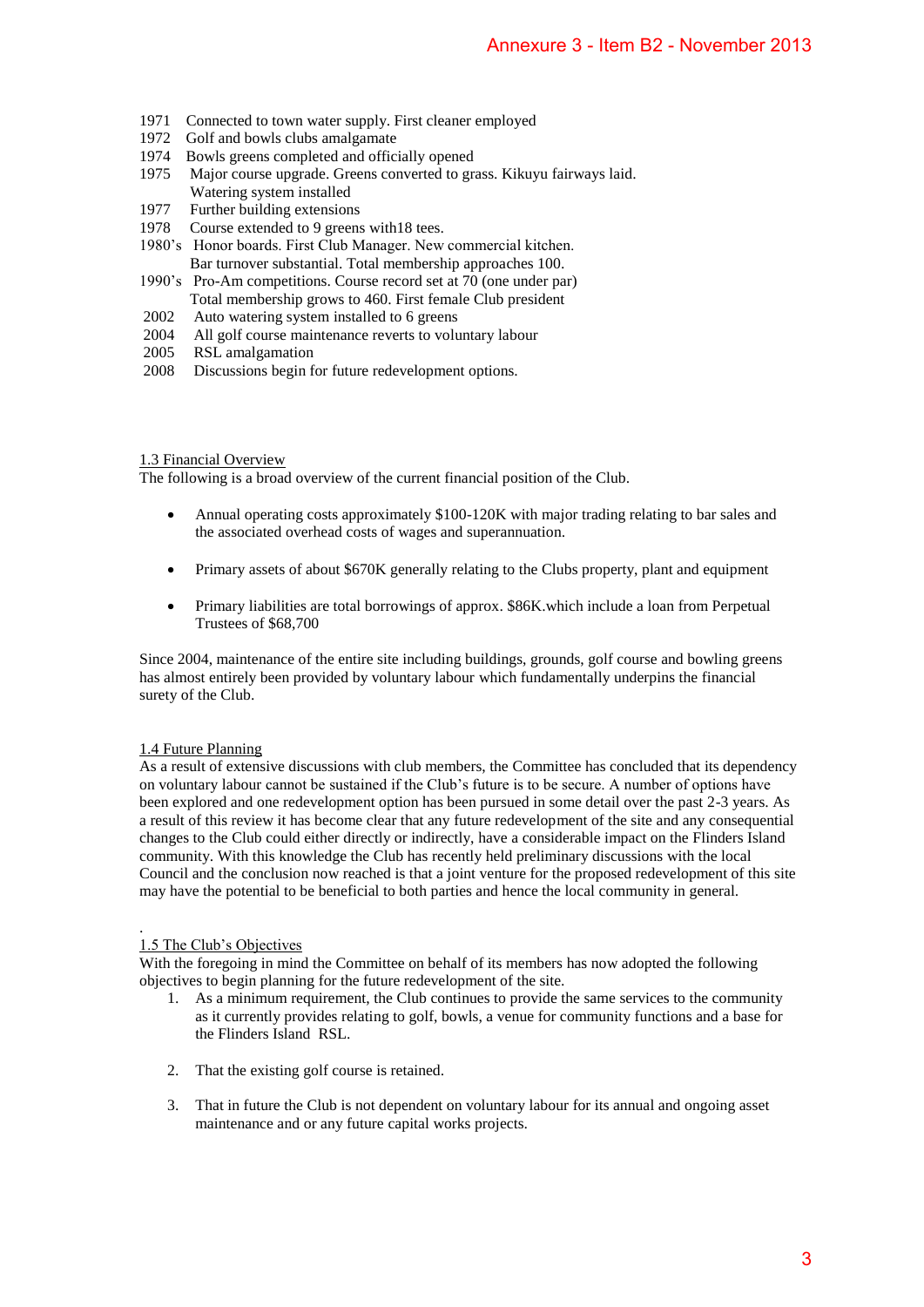4. Redevelopment could present an opportunity for a 'state of the art' recreational, community facilities and housing hub that could position Flinders Island at the forefront of the provision of such facilities for isolated communities.

# 1.6 Redevelopment Options

With these objectives in mind the minimum redevelopment option will be one that produces sufficient additional income to cover the operational and ongoing asset maintenance costs of the club, its buildings and grounds. On the other hand the longevity of the Club may well depend on an increased and growing membership base, which is secured by redeveloping the site to its full potential. Redevelopment could present an opportunity for a 'state of the art' recreational, community facilities and housing hub that could position Flinders Island at the forefront of the provision of such facilities for isolated communities Either way a clear vision for the future is required which is one that is also based on a strong and realistic business plan that meets the wider needs of the Flinders Island community and provides a pathway to the long term viability of the Sports Club.

# Part 2: The Role of the Council

.

On 17 January 2013, Council met with representatives of the Club. In recent times, the Club had been considering some options for redeveloping the Sports Club site and had approached Council's officers on a number of occasions on matters generally related to planning and regulatory issues. In general terms, the January meeting with the Club's representatives was for the Club, at their request, to present its case as to why a potential redevelopment of the Sports Club site would best proceed as a joint venture between the two parties. As a result of this presentation Council, on behalf of the Flinders Island community, agreed in principle to participate in this project. At a further meeting between the parties on 15 May it was agreed that the first step would be to establish an agreed project brief and business plan. This following section of the Redevelopment Brief outlines the reasons for Council's involvement in the project. Annexure 3 - Item B2 - November 2013<br>or a 'state of the art' recreational, community<br>or a 'state of the art' recreational, community<br>inders Island at the forefront of the provision of<br>memorial memorial behavior of the clu

# 2.1 Council's Participation

It is clear that any major redevelopment of this site could have a considerable impact on the community and it is well within Council's current guidelines to agree to the request from the Club to participate. There are many ways Council could assist in such a project. For example:

- As the responsible statutory authority, Council would continue to provide advice in regard to planning matters and development options
- Council has considerable resources and expertise, which could potentially be utilized in the planning and implementation of infrastructure and building works.
- Council can assist during the early planning stages to ensure that any targeted outcomes of the project do not conflict, and in fact enhance, the current and future needs of the Island in other areas such as housing, tourism and recreation.
- Council has extensive skills and resources in the financial planning, funding and management of major projects.
- The Council can, where necessary, ensure appropriate coordination with other Island organizations throughout all stages of the project.

In short, throughout the project Council will be able to represent the community and is the most appropriate body to fulfill this role.

# 2.2 Private Public Partnerships

At this stage the full scale and nature of the redevelopment has yet to be defined and it is therefore premature to propose the most appropriate management structure for the project. However it is most likely that the management will require the involvement of the following three parties:

- 1. The Sports Club as owners of the land and with specific needs.
- 2. The Council with their professional expertise and as representatives of the community, and
- 3. A professional investor/ developer yet to be selected to oversee the financial planning and cost management of the project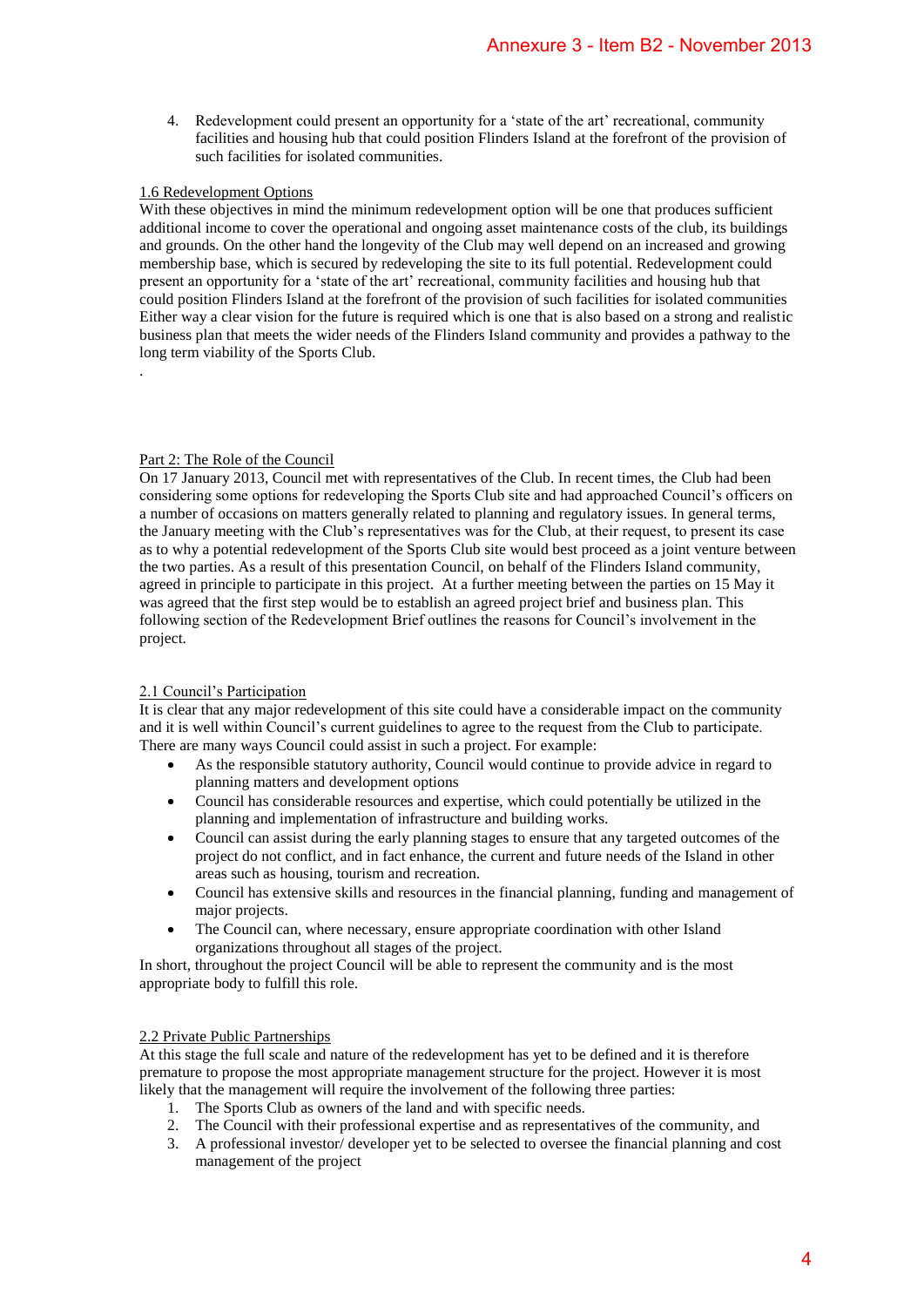Representatives from these organizations would then form the Client body engaging the necessary services of professional consultants and contractors appropriate for the project. This method of project delivery is commonly known as a "PPP" management structure and is currently in favor with governments and major funding authorities. Consequently Council could fulfill a further vital role in achieving a successful outcome to the project and to the benefit of the Club and wider Flinders Island community.

### 2.3 Economic and Community Development.

Flinders Council involvement in the assessment of development options and exploration of operational models aligns positively with the Council's strategic objectives. In recent times the development of the Museum, the Airport and the Arts and Entertainment Centre have highlighted that infrastructure projects have the potential to deliver significant economic and social benefits to the community. Flinders Council in more recent times have embraced a greater focus on asset-based community and economic development principles and the Sports Club and its associated land and asset holding are a key existing asset for the community. Council support in assisting to maintain and/or enhance the viability of the Club and its use by the community is a considered approach to the goal of asset based community and economic development principles. **Annexure 3 - Item B2 - November 2013**<br>mm the Client body engaging the necessary<br>popinise for the project. This method of project<br>routive and is currently in favor with cole interaction in favor with<br>routine and is curren

Furthermore, from an economic perspective, golf course development has delivered substantial benefits to other regional communities such as Bridport in Tasmania's northeast and will soon be a key component of the tourism offering on King Island. A genuine opportunity exists to harness the growing market for such a product offering in the Furneaux islands and the Sports Club is well placed in partnership with Council to explore these opportunities as part of the proposed project.

# Part 3: Opportunity Analysis

In summary the basic objective of any redevelopment is to generate sufficient funds to cover the annual and ongoing asset maintenance costs of the Club and associated infrastructure and seek to position their Sports Club in a manner whereby the ongoing viability of the site and the Club itself is secured. However the Club and Council also recognize that any redevelopment should be undertaken with the needs of the wider community in mind and with an understanding of what the full development potential of the site might be. Consequently the project brief identifies the following issues as a basis for developing the business plan for this redevelopment.

# 3.1 Golf and Bowls

The well-established links course is nine holes but with additional tees arranged so that the nine greens can also provide for a round of eighteen holes .The course is challenging, picturesque, well managed and maintained to a high standard. It is admired and appreciated by both visitors and locals. The bar-b-q area and synthetic bowls greens are also well utilized and the comfortable facilities at the clubhouse including, bar, professional kitchen and function rooms are regularly booked for community functions.

The site is generous in size and has adjoining cleared farmland to the south and east with some remaining undeveloped areas and bush within its boundaries. Over the years there have been discussions about extending the boundaries and creating a conventional 18-hole course but the scale of such a venture is beyond the Sports Clubs current capacity. It would be an extremely challenging project for the Club and generally considered well beyond the means of its membership. However it is recognized that the course would almost certainly attract considerably higher recognition and interest if this could be achieved. That said, the brief acknowledges that the expansion of the existing site to an 18-hole course may be a possibility to securing investment from private enterprise or a third party.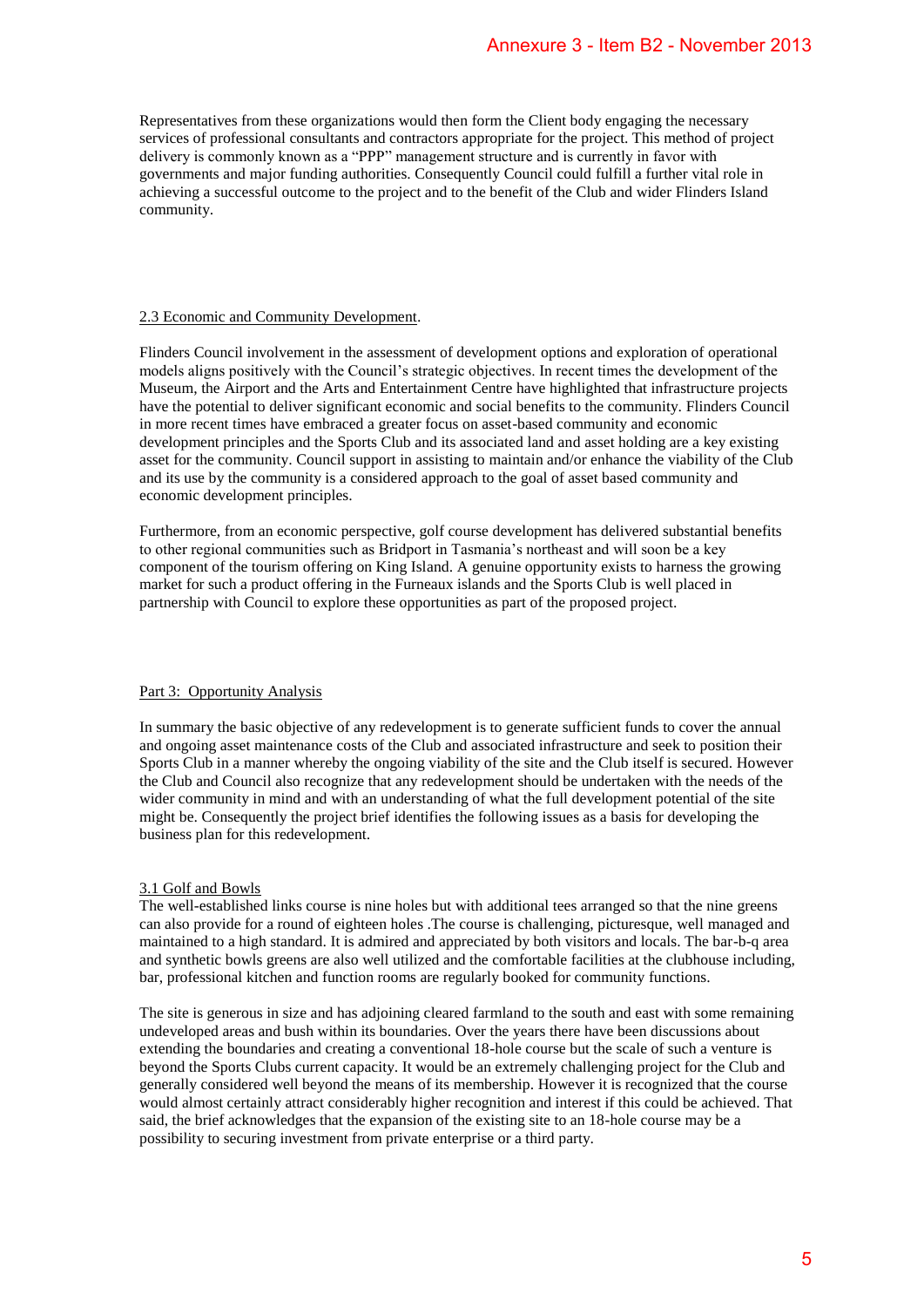### 3.2 Tourism

Any redevelopment of the site will most likely be aimed at attracting more golfers and visitors to come the Island and meeting their wider needs, in terms of accommodation, meals, excursions, entertainment, shopping and the like. Therefore further research and coordination with the Tourism Association, traders and other existing, involved and interested parties on the Island will be required. The central location of the site is ideally suited to future expansion and growth in the Island's tourism industry.

Increased visitation to the island is a key driver of economic growth and would enhance the ongoing viability of many in the business/ tourism sector while also assisting Council in its efforts to make the Flinders island Airport a long-term sustainable operation. Visitor numbers would suggest that tourism and overall travelling numbers to the islands are slowing increasing at a time when many regional and isolated parts of Australia are suffering significant downturns. With this in mind it is critical that the islands continue to seek to expand its product offerings to attract more visitors. While nature based tourism is seen as the key growth sector for the years ahead, leisure and recreational based tourism is also a genuine opportunity for future growth. The success of Barnbougle and the developments currently in the construction phase on King island and Musselroe Bay add further weight to this assessment and a coordinated approach to fostering recreational and leisure opportunities at the Sports Club has a high level of merit.

It is noted however that a tourism-operating model comes with some well-known and well-refined existing models that may not in part be aligned with the development of traditional residential/ golf course housing models. In most cases the two are not mutually compatible with developers usually focusing on one or the other. While housing supply may well be low on Flinders so to is the provision of quality accommodation options and conference facilities. Modeling would suggest that the growth in traditional residential housing will be very modest over the coming years but event based tourism has great potential for future growth.

The Sports Club believes that this Island could be further developed as an ideal destination for corporate functions. Excellent accommodation and catering facilities for individual holidaymakers, smaller groups and tours currently exist but the facilities for larger scale events are limited. The ability to attract and provide facilities for corporate functions and associated group accommodation has significant potential. The operational model for these sorts of developments are usually based upon the provision of conference facilities and accommodation being in close proximity to each other and the existing site has the capacity to support such a development without impacting on the functionality or visual amenity of the golf course itself.

### 3.3 Housing

The Council has recently undertaken extensive studies in to the anticipated future land use and associated housing needs of the Island. The results of these studies reveal that there is a current shortage in available land for traditional residential use and a key opportunity exists to develop affordable housing options. With an ageing and declining population the provision of the appropriate housing stock for the islands future needs is a key opportunity to explore as part of this project. Providing modern housing for the aged, ideally located with close proximity to health services and town facilities is an option worthy of further exploration. However it should be noted that the provision of housing on the land owned by the Sports Club under the existing legislative mechanism that exist and direct building and planning has the potential to impact on the use and layout of the golf course itself. Changes to the bushfire regulations and coastal inundation mapping all but preclude housing development in many parts of the existing site and those not precluded would require extensive vegetation clearance to support residential development or utilize costly fire proof building material and practices to mitigate risk and comply with the regulations in place. The brief notes that the costs associated with such construction may well be a non-viable option for developers or may significantly impact on the visual and functional amenity of the site itself. Therefore any housing development options require considerable exploration and consideration before viability or otherwise can be ascertained. **Annexure 3 - Item B2 - November 2013**<br>
at attracting more gollers and visitors to come<br>
annumodulon, meals, excusions, oncettimment,<br>
commodulon, meals, excusions, oncettimment,<br>
condination with the Fourism Masociation,

### 3.4 Community Recreational, Health and Social Hub

As outlined earlier in this brief, one option to secure the ongoing viability of the Sports Club is to increase its membership base and service provision. An option worthy of consideration in relation to this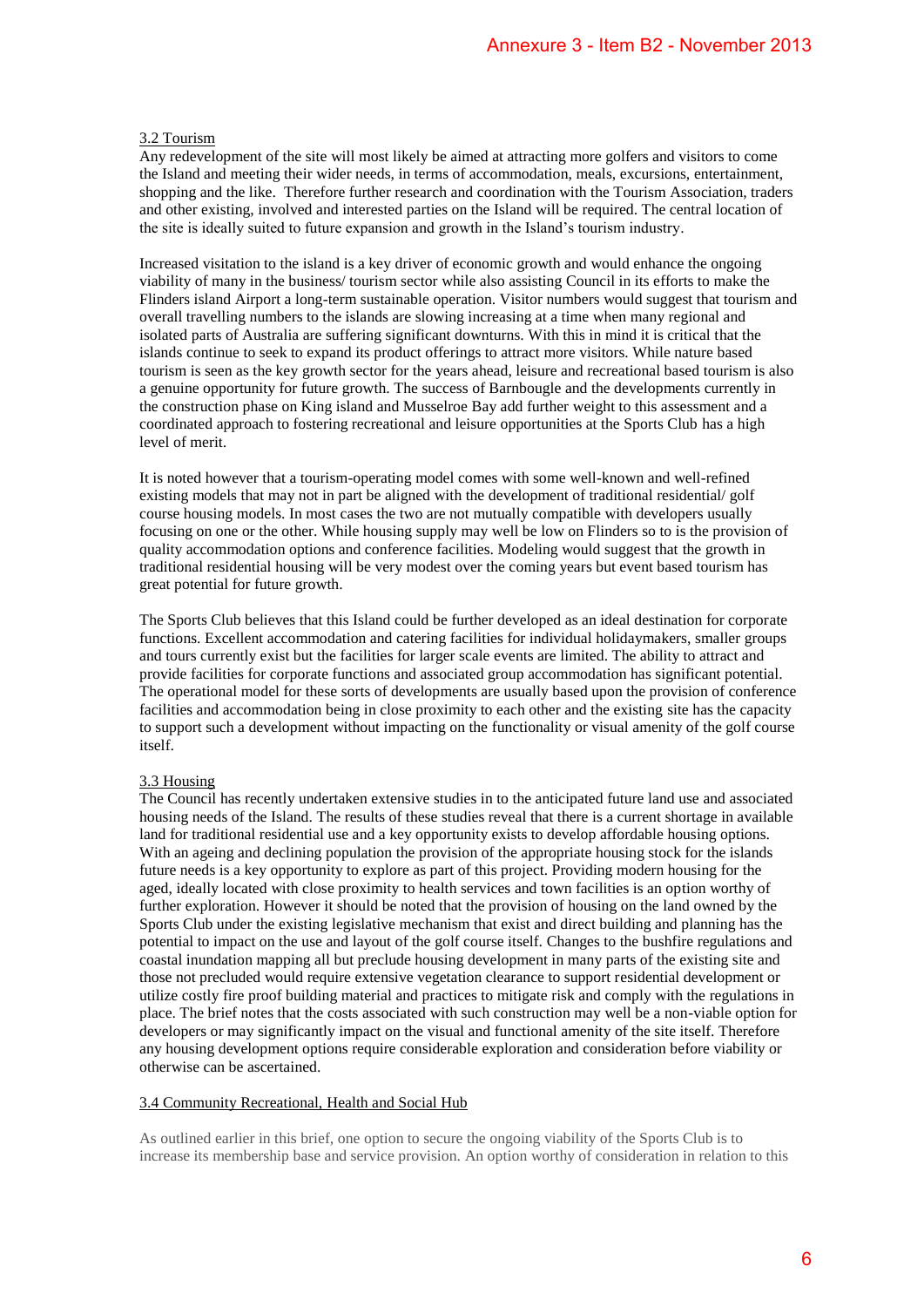goal is the provision of a broader range of community based recreational services and facilities and primary health care facilities at the existing site, potentially in partnership with the local Council.

Flinders Island has an aged collection of community recreational assets of which many are in a poor state of disrepair. These assets were predominately developed when the island had a much larger population base of a greatly different demographic profile. The current recreational facility needs of the community are largely unknown at this time but anecdotal evidence (and the current use of the FAEC) would suggest that opportunities exist for a gymnasium, a site for exercise and health related classes such as yoga and possibly a community pool and new tennis courts to name but a few. These facilities would be a key component to support increased primary health care outcomes within the community.

Furthermore, in recent years matters relating to health and fitness for the Island community have been subject to far greater focus. As with all remote communities there is an ongoing need to try and reduce the extent of specialist medical dependency for the community, enhance post treatment care facilities when patients return home to the island and in general encourage a more active and healthy lifestyle. A number of projects have recently been completed or are currently underway that support such a focus:

- The multimillion-dollar redevelopment of our community hospital and medical facilities.
- The highly successful 3 year Healthy Island Project (HIP)
- Acquisition of sufficient fitness equipment for a commercial scale gymnasium
- Regular structured yoga and fitness classes by qualified trainers with high attendance figures from a broad cross-section of the community. (The redeveloped FAEC has little capacity to support any expansion of these programs and as such an opportunity exists to develop a dedicated facility)
- The introduction and success of an annual running festival each September.

Extending the current facilities to benefit the health and fitness of this community as part of this redevelopment is a genuine opportunity and has great potential if based on a membership or fee for service model to support the operational and asset maintenance costs associated with the site now and into the future. Council is also well positioned to secure funding to support the development of such facilities but the ownership and operational model required to facilitate such an approach would need careful consideration.

Opportunities also exist to increase engagement and participation of youth to utilize the existing assets that the Flinders Island Sports & RSL Club currently provides. School groups regularly visit the Sports Club during the summer months particularly for a game of golf and in the past members of the Bowls Club have volunteered to provide lawn bowl lessons to Youth Club.

Ultimately the expansion of community based services and assets would also add to the operational costs and ongoing asset management expenses of the Sports Club if an ownership and operational model revision was not put in place to mitigate such. While increased membership has a role to play in the ongoing viability of the site and the Club itself, under the current operational model and with the population numbers available on the island it is questioned if such a direction could ever take the Club onto a sustainable financial footing. An expansion of the recreational and community facilities at the site would most likely require a genuine partnership between Council and the Club which could well require consideration of co ownership of the site itself in order for Council to be able to invest and assist in the operation and ongoing maintenance. While this is noted in the brief no consultation between Council and the Club in relation to such an approach has taken place to allow for an informed position to be reached at this time. **Annexure 3 - Item B2 - November 2013**<br>sased recreational services and facilities and<br>ally in partnership with the local Council.<br>reutional sasests of which many are in a poor state<br>when the island had a much larger popul

#### Part 4: Concept Design Plan

This section of the report establishes the basic concept for developing the site. This will assist in the preparation of the Business Plan for the project and the final Master Plan for the redevelopment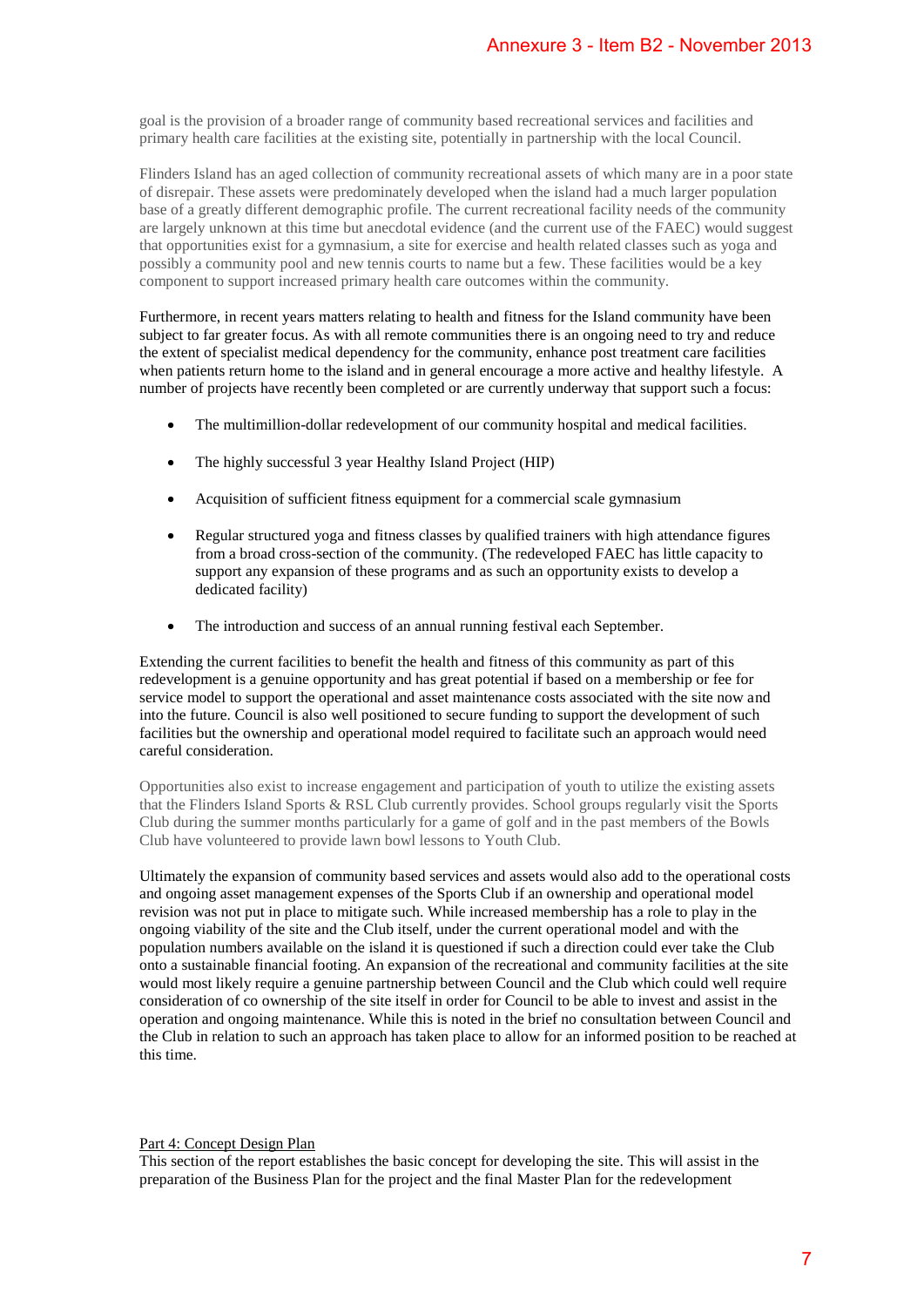### 4.1 The Existing Site

The existing site of approximately 80 acres is located on the southern edge of the township of Whitemark. The western boundary runs along the crown land boundary of Whitemark Beach at Parry's Bay. To the south and east is the grazing farmland of the adjoining rural properties and to the north are residential streets and houses of Whitemark. The Council depot and SES headquarters adjoin the site at the northeastern corner boundary.

The single site access road from the north leads along the beach frontage towards the central clubhouse, car park and bowling greens. The clubhouse is served by town water and mains power. The water supply for the golf course is a combination of town and bore water. There is a small creek along the southern boundary. The site is fenced on the southern and eastern boundaries with some fencing to the north. The general character of the site is gently sloping grass fairways, separated by dense stands of coastal bush all in keeping with the undulating profile and existing vegetation of the adjoining sand dunes and coastline. Manicured greens and strategically planned bunkers indicate a well maintained and loved golf course. Impressive features of the site are the spectacular peaks of the Strezlecki Range and National Park to the southeast and beautiful Parry's Bay and the Whitemark Beach reserve along the western boundary. Annexure 3 - Item B2 - November 2013<br>the southern edge of the township of Whitemark.<br>any of Whitemark Beach at Parry's Bay. To the source of the total and the star and properties and to the nonth are residential<br>SES headq

The current regulatory zoning of the site in accordance with the current Flinders Island Planning Scheme is…. (to be confirmed)…………..and additional mandatory requirements apply to preserve the coastal frontage of the property. New regulations relating to planning for bushfire controls are now in place and proposed statewide amendments to the overall Planning Scheme are currently under review. Amendments to the current building regulations are also being introduced in Tasmania, which will require new Class I buildings (Residential) to have a mandatory certification for a 6 star energy rating. The site is believed to be unencumbered freehold land, but further scrutiny of the title is yet to be undertaken.

### 4.2 Functional Requirements

In planning terms, the functional requirements for this redevelopment can be summarized and grouped into the following zones.

### Zone 1. The Existing Golf Course

Generally the existing layout of the golf course is to remain apart from any minor improvements, which the Club may decide to introduce as a consequence of the proposed redevelopment works. It will also be beneficial to the Club if its members can still have access to the course while any site works are in progress.

### Zone 2. Possible Golf Course Extensions

As previously referred to in this report, it may not be feasible to extend the course to a conventional 18 holes within the current Club title, but the Club would support and encourage any interested developer to explore the possibility of an 18 hole course utilizing adjoining freehold land. The physical beauty of the coastal strip with mountainous views may present many options for a developer

### Zone 3. Foreshore Frontage

The regulatory implications relating to any proposed redevelopment of this site, particularly as a result of the foreshore frontage, will require further detailed investigation and will restrict any redevelopment in this area.

### Zone 4. Independent Development

The redevelopment of this site is required as a minimum outcome to generate sufficient additional income to cover the annual running costs of maintenance for the Club. The Business Plan will investigate this aspect of the redevelopment in more detail. However this proposed new zone on the site must be identified and replanned to achieve the maximum financial benefit to the Club.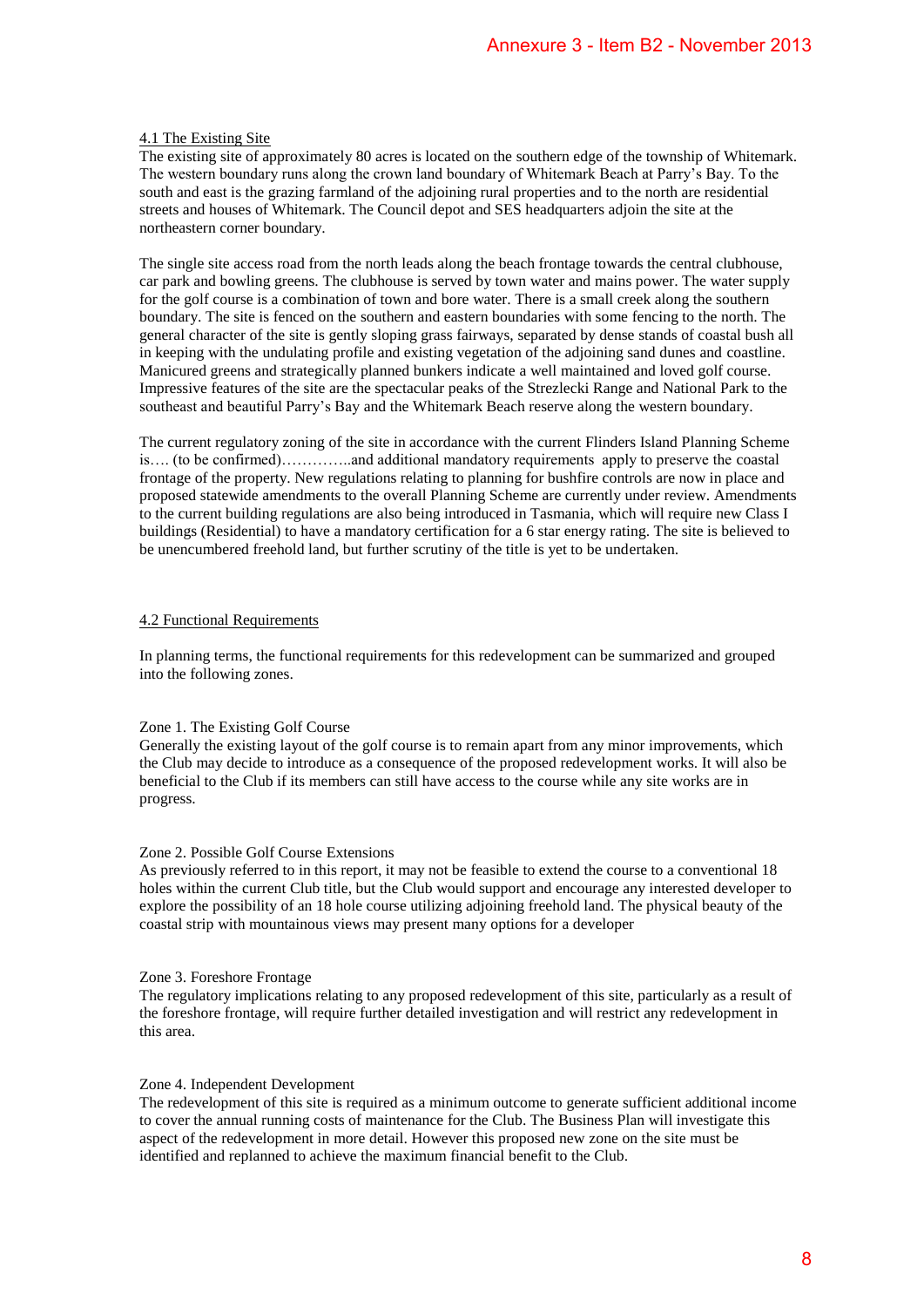# Zone 5. Improvements and Upgrades

The requirements for this redevelopment are also to investigate potential improvements to the existing facilities which would also contribute to the financial success of the project, respond to the identified current and future needs of the wider community and which could best be achieved if they were located within the general location of the existing club house For example this may include the additional tennis courts, a health and fitness club and say accommodation for visiting golfing groups from interstate or overseas. Annexure 3 - Item B2 - November 2013<br>
estigate potential improvements to the existing<br>
estigate potential improvements to the existing<br>
ecces of the project, respond to the dentificat<br>
reckord of the project, respond to t

These zones are shown on the following Existing Site Plan drawing

# 4.3 Concept Design Plan

The Concept Design Plan on the next page has the following advantages:

# Zone1: The Existing Golf Course

In this plan the existing course remains in its entirety. The location of all fairways, bunkers and greens and associated services and facilities are unaffected by the redevelopment. Existing features of the course such as strategically located stands of trees, views to the mountain range and connection with the coastline are retained. Continuing use of the course would also be possible.

# Zone 2: Possible Golf Course Extensions

As previously stated, the Club supports and encourages investigation into the possibilities of extending the course to an accredited 18 holes. The size, layout and associated implications have yet to be investigated in any detailed way but the adjoining property immediately to the south and east is generally cleared rural land on one title. The concept plan indicates the possibility of encompassing existing uncleared land currently owned by the Club and the cleared farmland to the southeast.

# Zone 3: Foreshore Frontage

This proposal identifies and preserves the western boundary land and hence retains one of the primary features of the existing course and the character of the surrounding area. It also complies with the objectives of the Planning Scheme.

# Zone 4: Independent Development Zone

If the existing golf course is to be retained on this site, then this relatively undeveloped corner area becomes prime land for commercial redevelopment due to the following:

- Generally the course would be unaffected by any redevelopment of this part of the site.
- There is maximum flexibility in the way this land could be used for redevelopment
- The possibilities for extending the size of this zone can be explored with adjoining property owners.
- The land can be readily and economically serviced in terms of access roads, power and water.
- The land could be subdivided or redeveloped in stages.
- Planning solutions could readily be introduced to provide any visual barrier that maybe required between the two zones or protection from misguided golf balls.

The Business Plan will reveal the full potential of this part of the site and whether or not, additional release of golf course land is required. The additional land for this purpose is likely to be the uncleared area at the southwestern corner of the site (See Zone 2). However this land will have higher infrastructure costs to redevelop and potentially a relatively low yield if the existing character of the golf course is to be retained and planning permit regulatory controls are fully implemented.

# Zone 5: Improvements and Upgrades.

This part of the site is set aside for redevelopment of functions, which will be of benefit to the Club, either financially or otherwise and are therefore more appropriately sited within the central location of the existing Clubhouse. This in turn ensures more flexibility in the way the Zone 4 area is utilized.